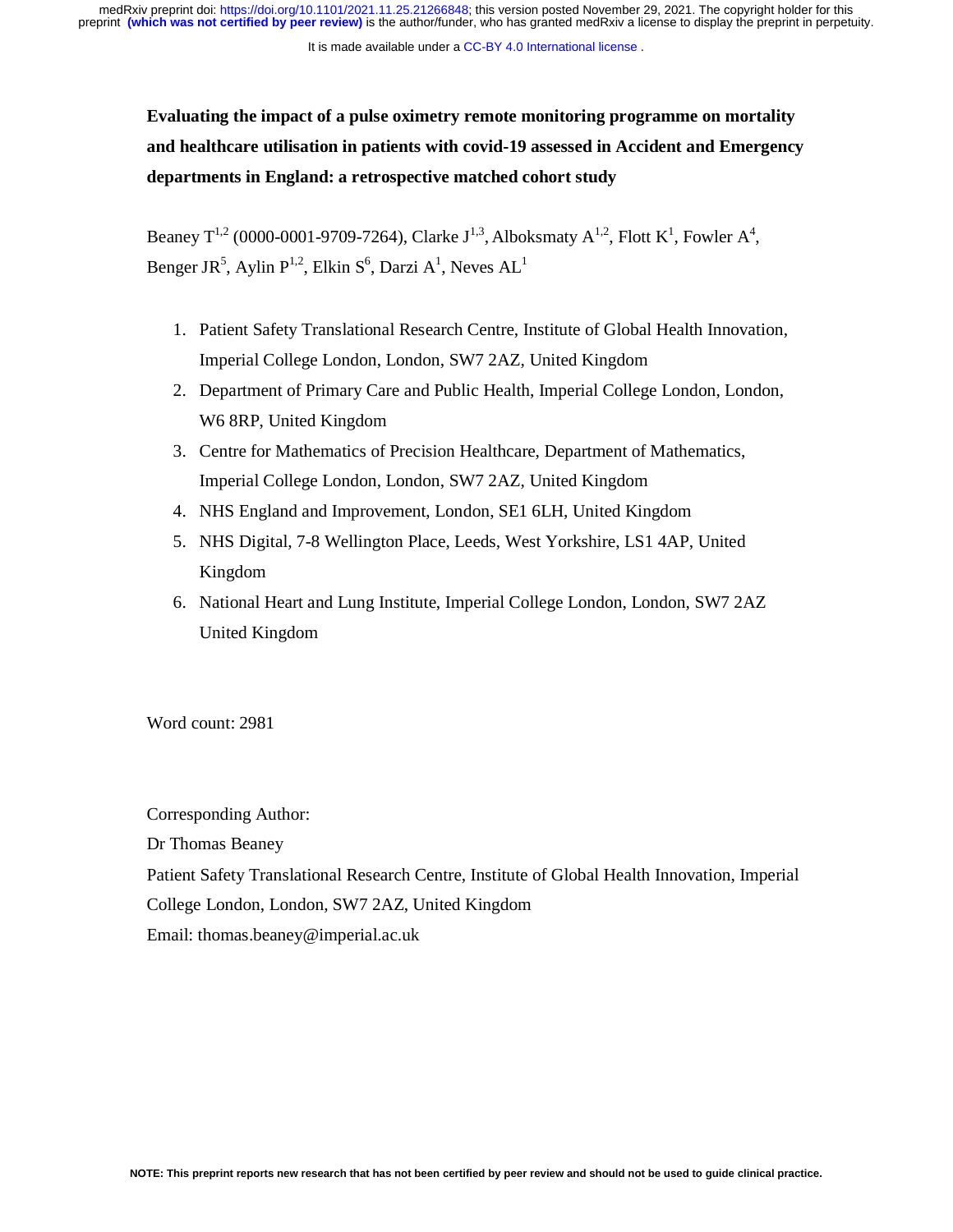It is made available under a [CC-BY 4.0 International license](http://creativecommons.org/licenses/by/4.0/) .

## **Abstract**

### **Objectives**

To identify the impact of a national pulse oximetry remote monitoring programme for covid-

19 (COVID Oximetry @home; CO@h) on health service use and mortality in patients attending Accident and Emergency (A&E) departments.

## **Design**

Retrospective matched cohort study of patients enrolled onto the CO@h pathway from A&E.

## **Setting**

National Health Service (NHS) A&E departments in England.

### **Participants**

All patients with a positive covid-19 test from  $1<sup>st</sup>$  October 2020 to  $3<sup>rd</sup>$  May 2021 who attended A&E from three days before to ten days after the date of the test. All patients who were admitted or died on the same or following day to the first A&E attendance within the time window were excluded.

### **Interventions**

Participants enrolled onto CO@h were matched using demographic and clinical criteria to participants who were not enrolled.

#### **Main outcome measures**

Five outcome measures were examined within 28 days of first A&E attendance: i) death from any cause; ii) any subsequent A&E attendance; iii) any emergency hospital admission; iv) critical care admission; and v) length of stay.

#### **Results**

15,621 participants were included in the primary analysis, of whom 639 were enrolled onto CO@h and 14,982 were controls. Odds of death were 52% lower in those enrolled (95% CI: 7%-75% lower) compared to those not enrolled on CO@h. Odds of any A&E attendance or admission were 37% (95% CI: 16-63%) and 59% (95% CI: 16-63%) higher, respectively, in those enrolled. Of those admitted, those enrolled had 53% (95% CI: 7%-76%) lower odds of critical care admission. There was no significant impact on length of stay.

#### **Conclusions**

These findings indicate that for patients assessed in A&E, pulse oximetry remote monitoring may be a clinically effective and safe model for early detection of hypoxia and escalation, leading to increased subsequent A&E attendance and admissions, and reduced critical care requirement and mortality.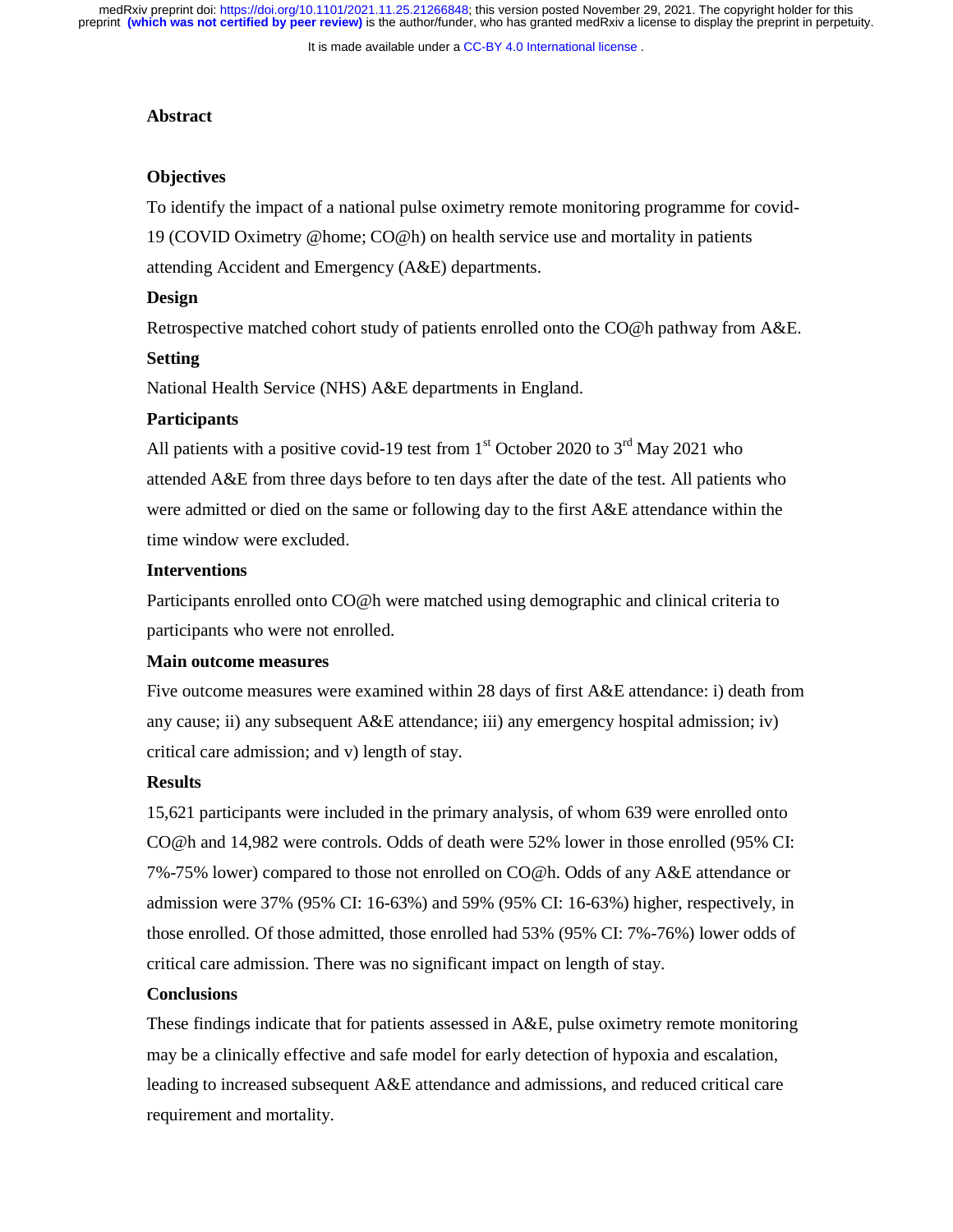It is made available under a [CC-BY 4.0 International license](http://creativecommons.org/licenses/by/4.0/) .

#### **Background**

The covid-19 pandemic has placed a huge demand on health systems around the world and led to an increase in use of digital technologies in public health responses and healthcare settings.[1–3] In the National Health Service (NHS) in England, embracing digital technologies was a priority even before the pandemic,[4] with system pressures from covid-19 driving an increased pace of adoption.[2] Remote monitoring devices have been highlighted as one of the technologies with the greatest potential impact on healthcare services,[4] with evidence suggesting that these can improve outcomes in selected patient groups.[5]

Early in the pandemic, it was recognised that hypoxia is a key prognostic marker and is strongly associated with mortality from covid-19.[6] A hallmark of covid-19 is the relative frequency of asymptomatic ('silent') hypoxia, making measurement of oxygen saturations a critical part of clinical assessment.[7,8] In England, NHS England and Improvement (NHSEI) launched the national COVID Oximetry @home (CO@h) programme in November 2020 to provide pulse oximeters to higher risk people diagnosed with covid-19 to support self-management and early recognition of hypoxia.[9] The intention of the programme, implemented in the community, was to accept referrals from primary care, NHS Test and Trace, ambulance services, and hospital emergency departments. In contrast, 'COVID virtual wards' operated from hospitals for those discharged following admission.[10]

Initial eligibility criteria for CO@h included adults aged 65 years or over, those designated as clinically extremely vulnerable (CEV), or where clinical judgment applied.[9] However, eligibility criteria varied across sites, and from February 2021, sites were encouraged to extend the age criteria to the 50+ age group. Those enrolled ("onboarded") were encouraged to record three oximetry readings daily and advised to attend or call emergency services if the reading was 92% or less, or to contact primary care services for readings of 93-94%.[9] Implementation of the national programme built on an earlier pilot in four sites in England which has found it to be a safe pathway for people with covid-19.[11] However, evidence of the clinical effectiveness of the programme is lacking.

The aim of this study is to identify the effect of onboarding to the CO@h programme on 28 day mortality, subsequent A&E presentation, hospital admission, length of stay and critical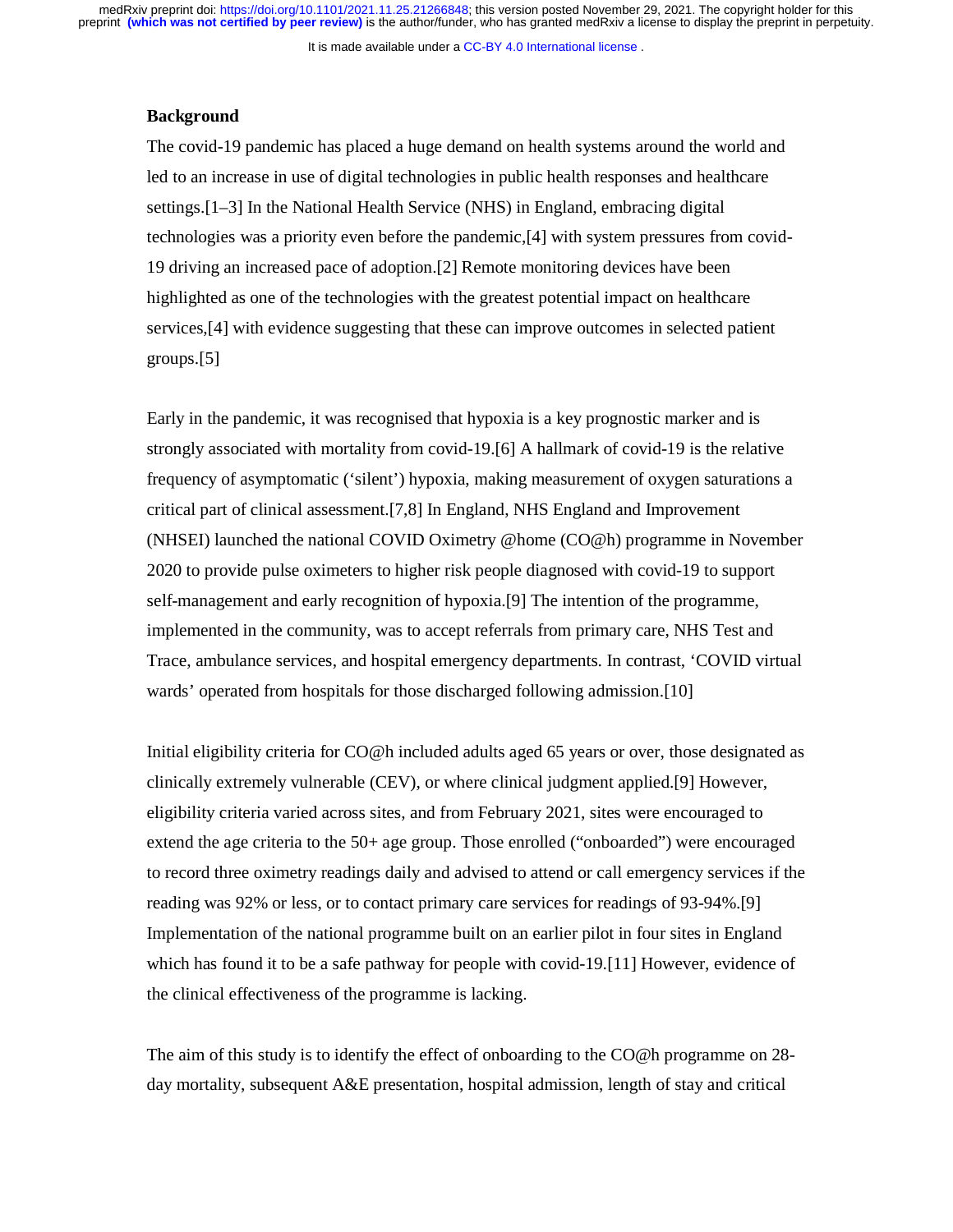It is made available under a CC-BY 4.0 International license.

care admission for patients assessed in A&E who do not require immediate hospital admission.

## **Methods**

This study used a retrospective matched cohort design. The eligible cohort included all people resident in England with a positive covid-19 test result between 1st October 2020 and 3rd May 2021, who attended an NHS A&E department in England within a 14-day time window from 3 days before to 10 days after the date of their positive test. For all eligible patients, an A&E index date was created as the first A&E attendance date within the time window; for those onboarded, the attendance date on the same day or day prior to onboarding, within the time window was used. Any patient who was admitted or died on the same or following day to their index A&E attendance was excluded. Patients admitted to hospital in the 14 days before their index A&E attendance were also excluded, as were care home residents. Patients enrolled on the CO@h programme on the same or following day to their index A&E attendance ('treated') were matched to those not enrolled ('controls'). Five outcomes were assessed, measured up to 28 days from index A&E attendance:

- 1. Death from any cause
- 2. One or more Accident and Emergency department (A&E) attendances
- 3. One or more emergency hospital admissions
- 4. One or more critical care admissions (of those admitted to hospital)
- 5. Total hospital length of stay in days, of those admitted who did not die within 28 days

#### **Data sources and processing**

Data on patients onboarded to the CO@h programme was submitted from participating sites via NHS Digital's Strategic Data Collection Service (SDCS).[12] Data on people with a positive covid-19 test was obtained from the Public Health England Second Generation Surveillance System,[13] which collates positive results from laboratories across England.[14] The date of a first positive covid-19 test was taken for each individual in cases where more than one test was recorded. A&E attendance data was provided through the Emergency Care Data Set.[15] Hospital admission data was provided from Hospital Episode Statistics (HES), linked to death registration data from the Office for National Statistics.[16] In patients admitted, total length of stay was capped at 28 days where a patient was discharged after the 28-day window. Patient demographics and chronic conditions were sourced from primary care data through the General Practice Extraction Service (GPES) Data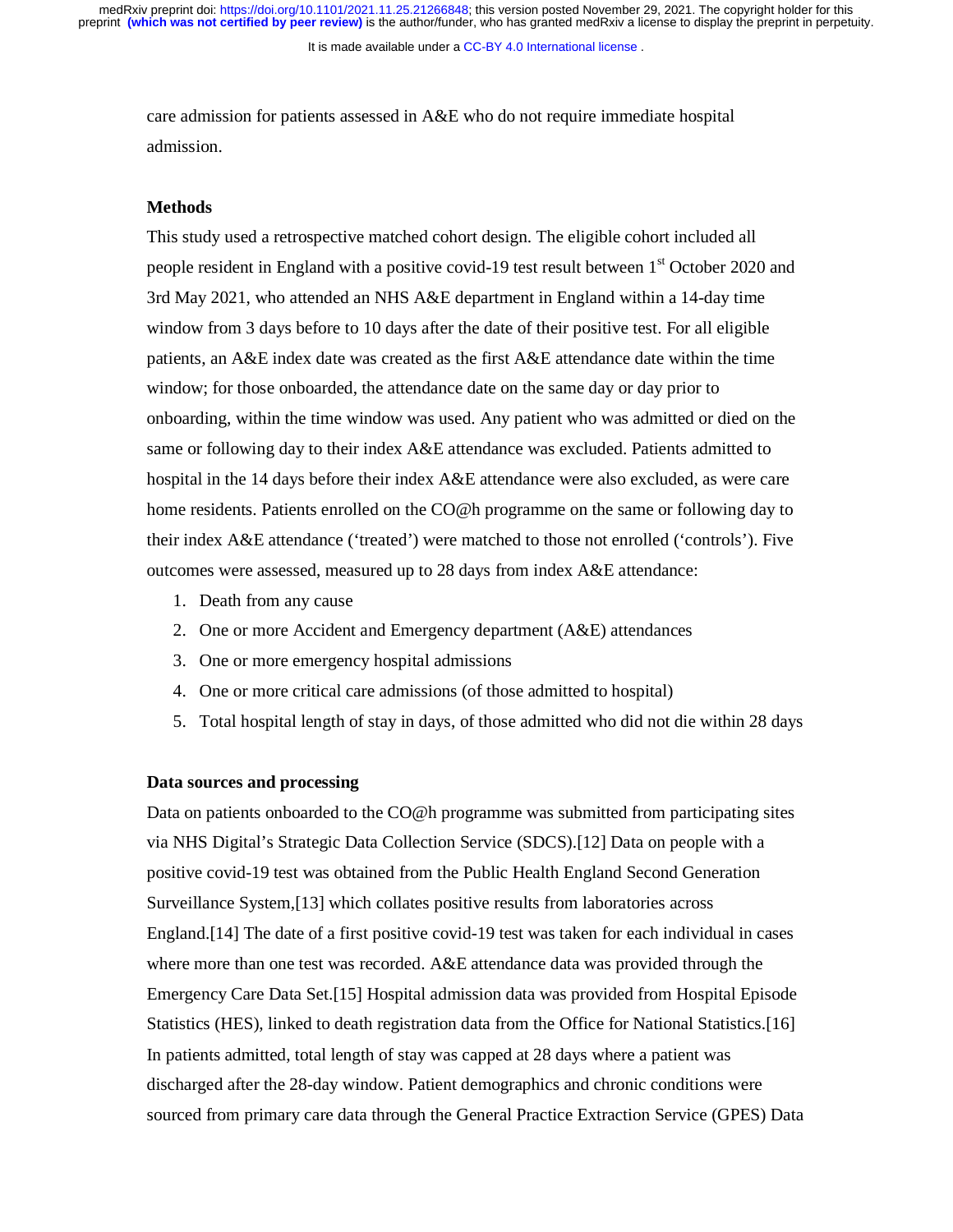It is made available under a [CC-BY 4.0 International license](http://creativecommons.org/licenses/by/4.0/) .

for Pandemic Planning and Research (GDPPR).[17] Data were linked using a deidentified NHS patient ID.

Demographic data, including age, sex, ethnicity and lower layer super output area (LSOA) of residence were derived from GDPPR, or, if missing, from HES or ECDS. Deciles of the Index of Multiple Deprivation (IMD) 2019 were linked to LSOA of residence.[18] Data on clinically extremely vulnerable (CEV) status[19], body mass index (BMI), smoking and chronic conditions were derived from GDPPR. The following chronic conditions were included: hypertension, chronic cardiac disease, chronic kidney disease, chronic respiratory disease, dementia, diabetes, chronic neurological disease (including epilepsy), learning disability, malignancy/immunosuppression, severe mental illness, peripheral vascular disease and stroke/transient ischaemic attack (TIA). In each case, the latest codes were selected prior to the date of the positive covid-19 test, in order to exclude those potentially resulting from covid-19 infection. For the variables age, sex and ethnicity only, if no data were recorded prior to the date of the covid-19 test, the earliest data following the covid-19 test was used. In cases where the latest Systematised Nomenclature of Medicine Clinical Terms (SNOMED-CT) code indicated resolution of a condition, the condition was excluded. Further details of the datasets and processing are given in Appendix A, with the SNOMED-CT codes used in each condition cluster available in Appendix B.

#### **Statistical methods**

Coarsened Exact Matching[20] was used, matching those onboarded with those not onboarded using the following variables: age category, sex, ethnicity, terciles of IMD score, BMI category, month of A&E index date, CEV status and days from covid-19 test to A&E index date (categorised as -3 to -1 days, 0 to 4 days, 5-10 days). The variables for inclusion in the model were chosen *a priori*. Patients with missing values for any of the matching covariates were excluded from analysis.

Logistic regression was used to estimate the odds ratio for each of the four binary outcomes in those onboarded compared to controls, applying stratum-specific weights from the matching algorithm to account for unequal stratum sizes. Negative binomial regression was used to estimate the treatment effect of the programme on length of stay. Analyses of length of stay excluded patients who died within the 28-day time window. Further details are given in the Appendix A.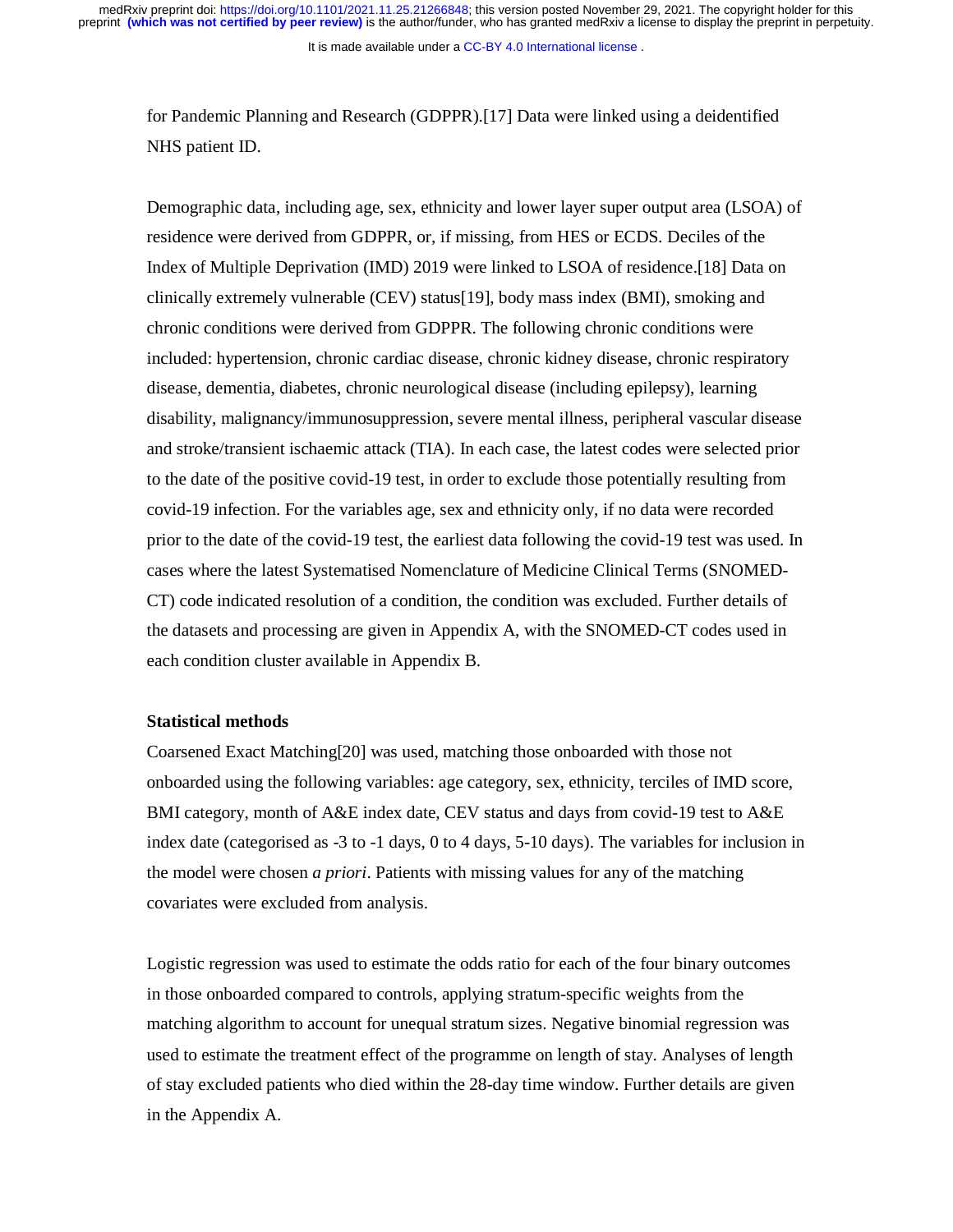It is made available under a [CC-BY 4.0 International license](http://creativecommons.org/licenses/by/4.0/) .

Two sensitivity analyses were applied for each outcome to assess the robustness of inferences to the matching algorithm:

- 1. A doubly robust model, adjusted for all patient level covariates (the same covariates included in the matching, plus: smoking status and the twelve chronic diseases. In adjusted models, deciles of IMD score were used rather than the terciles used in matching.
- 2. A covariate-adjusted model, adjusted for the same variables as the doubly robust model, but without use of matching.

Analyses were conducted in the Big Data and Analytics Unit Secure Environment (BDAU SE), Imperial College. Python v3.9.5 and Pandas v1.2.3 were used in data manipulation. Matching was conducted in Stata v17.0, using the *cem* command.[20]

## **Patient and public involvement**

Patients or the public were not involved in the design, conduct or reporting of our research.

#### **Results**

2,536,322 patients were identified with a positive covid-19 test between  $1<sup>st</sup>$  October 2020 and 3<sup>rd</sup> Mav 2021. Of these, 220,473 (8.7%) attended A&E from 3 days before to 10 days after the positive test. After applying the exclusion criteria, 56,793 patients remained in the analysis, of whom 658 (1.2%) were onboarded to CO@h, and 56,135 (98.8%) were not onboarded (Figure 1).

639 (97.1%) onboarded patients were matched to 14,982 controls (representing 26.7% of total controls) giving a total of 15,621 in the primary analysis. The characteristics across each of the matching variables of the 19 unmatched and the 639 matched onboarded patients are given in Table 1. Those unmatched were more likely to be older, of non-white ethnic background, overweight and identified as CEV, although total numbers were small. There were no significant differences in the outcomes for matched compared to unmatched onboarded patients.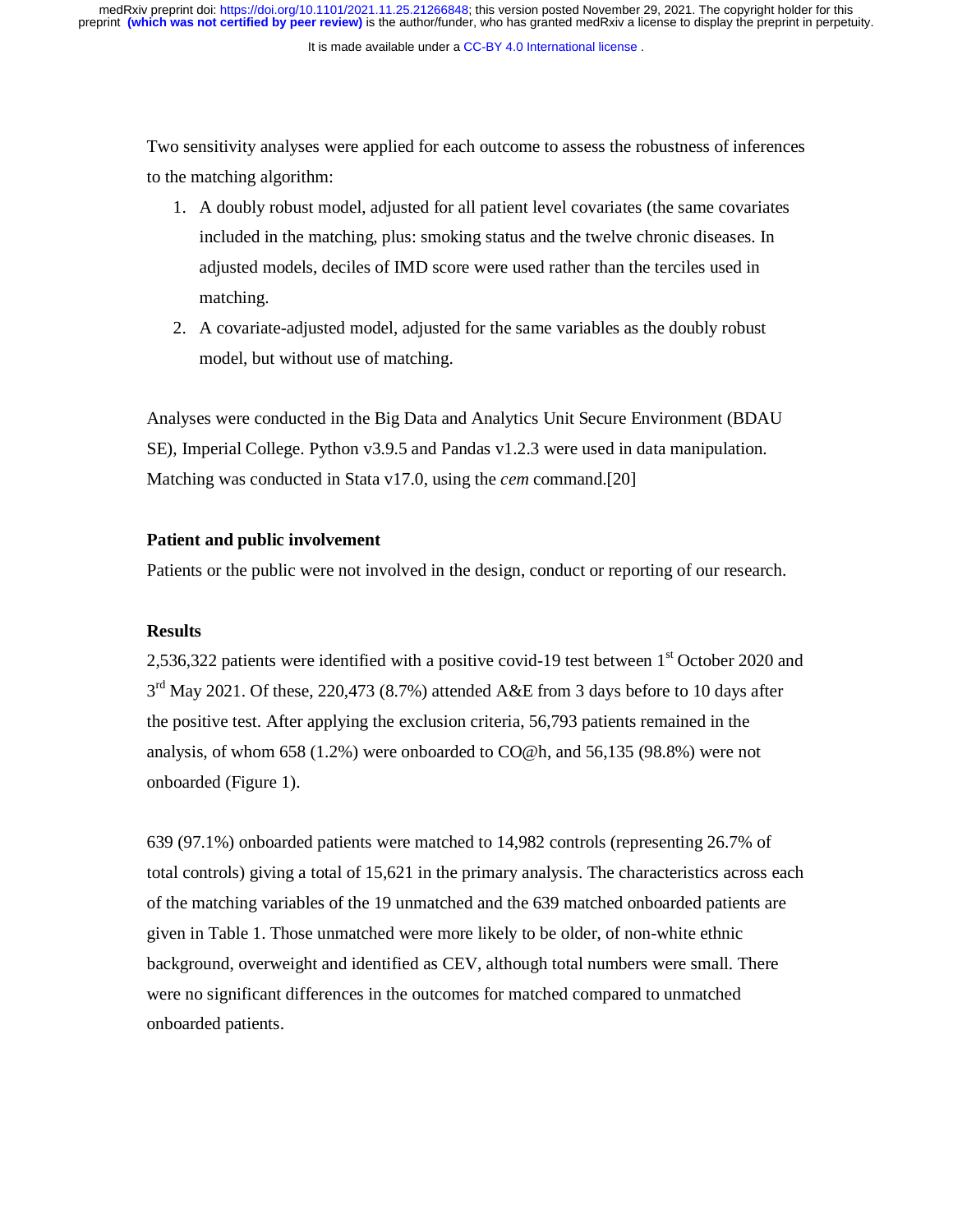It is made available under a CC-BY 4.0 International license.

## **Fig 1: Flow chart for eligibility criteria for cohort**

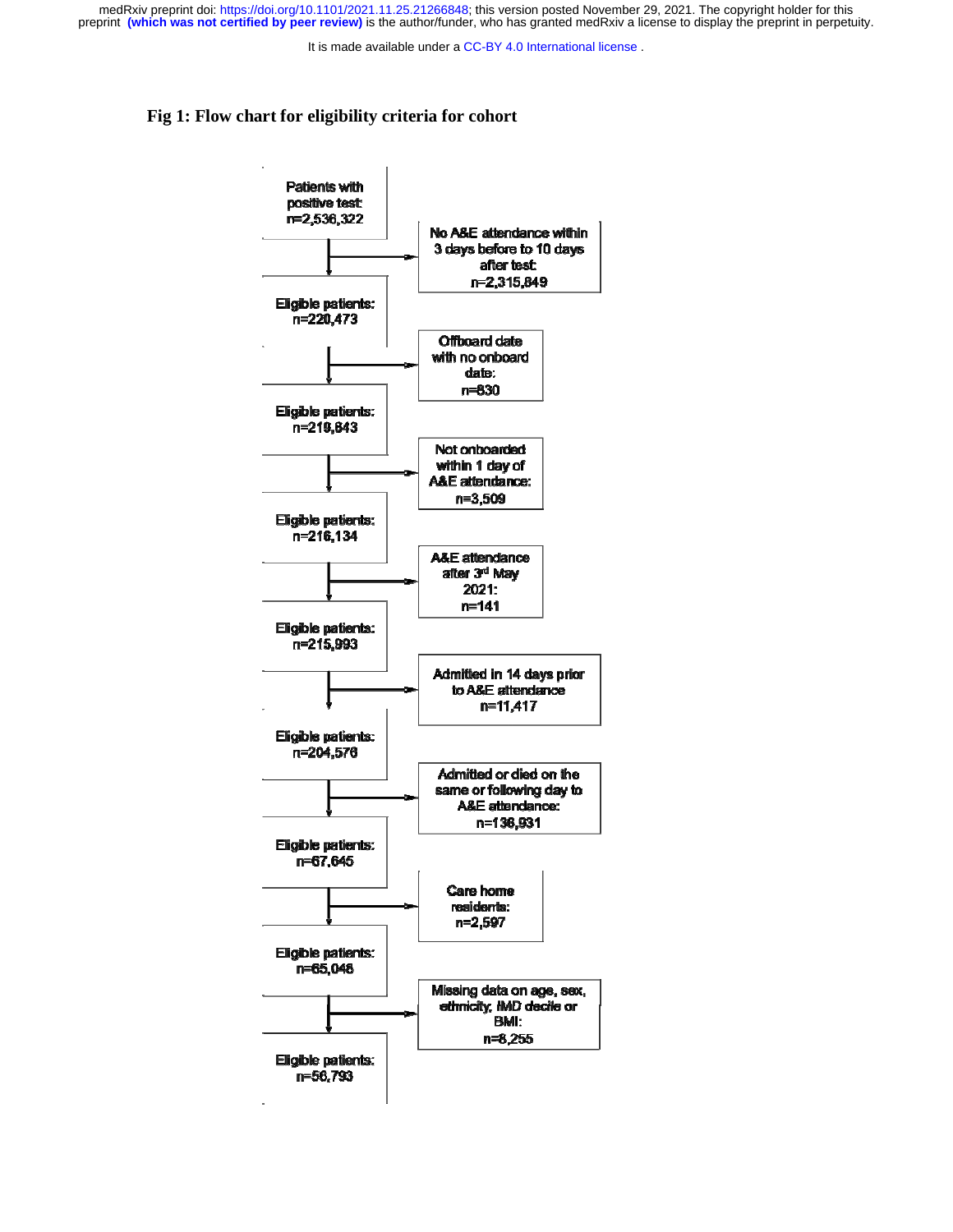It is made available under a [CC-BY 4.0 International license](http://creativecommons.org/licenses/by/4.0/) .

## **Table 1: Distribution of matching variables in unmatched and matched patients**

# **onboarded to CO@h after matching**

|                                                     | <b>Unmatched</b>        |                   | <b>Matched</b> | p-value*   |         |  |  |  |
|-----------------------------------------------------|-------------------------|-------------------|----------------|------------|---------|--|--|--|
|                                                     | <b>Number</b>           | <b>Percentage</b> | <b>Number</b>  | Percentage |         |  |  |  |
| Age category (years)                                |                         |                   |                |            |         |  |  |  |
| 18-49                                               | $\overline{2}$          | 10.5%             | 275            | 43.0%      |         |  |  |  |
| 50-64                                               | 8                       | 42.1%             | 246            | 38.5%      |         |  |  |  |
| 65-79                                               | 6                       | 31.6%             | 94             | 14.7%      | 0.002   |  |  |  |
| 80                                                  | 3                       | 15.8%             | 24             | 3.8%       |         |  |  |  |
| <b>Sex</b>                                          |                         |                   |                |            |         |  |  |  |
| Female                                              | 11                      | 57.9%             | 331            | 51.8%      | 0.600   |  |  |  |
| Male                                                | 8                       | 42.1%             | 308            | 48.2%      |         |  |  |  |
| <b>Ethnicity</b>                                    |                         |                   |                |            |         |  |  |  |
| White                                               | 5                       | 26.3%             | 495            | 77.5%      |         |  |  |  |
| Asian/Asian British                                 | 5                       | 26.3%             | 101            | 15.8%      |         |  |  |  |
| Black/African/Caribbean/Black<br><b>British</b>     | 1                       | 5.3%              | 17             | 2.7%       | < 0.001 |  |  |  |
| Mixed/Multiple ethnic groups                        | 4                       | 21.1%             | $\overline{7}$ | 1.1%       |         |  |  |  |
| Other ethnic group                                  | 4                       | 21.1%             | 19             | 3.0%       |         |  |  |  |
| <b>IMD tercile</b>                                  |                         |                   |                |            |         |  |  |  |
| 1 (most deprived)                                   | 5                       | 26.3%             | 328            | 51.3%      |         |  |  |  |
| $\overline{2}$                                      | 8                       | 42.1%             | 196            | 30.7%      | 0.086   |  |  |  |
| 3 (least deprived)                                  | 6                       | 31.6%             | 115            | 18.0%      |         |  |  |  |
| <b>Body Mass Index</b>                              |                         |                   |                |            |         |  |  |  |
| Underweight                                         | $\mathbf{1}$            | 5.3%              | 1              | 0.2%       |         |  |  |  |
| Healthy weight                                      | $\overline{\mathbf{4}}$ | 21.1%             | 109            | 17.1%      |         |  |  |  |
| Overweight                                          | 10                      | 52.6%             | 216            | 33.8%      | < 0.001 |  |  |  |
| Obese                                               | 4                       | 21.1%             | 313            | 49.0%      |         |  |  |  |
| <b>Clinically extremely vulnerable (CEV) status</b> |                         |                   |                |            |         |  |  |  |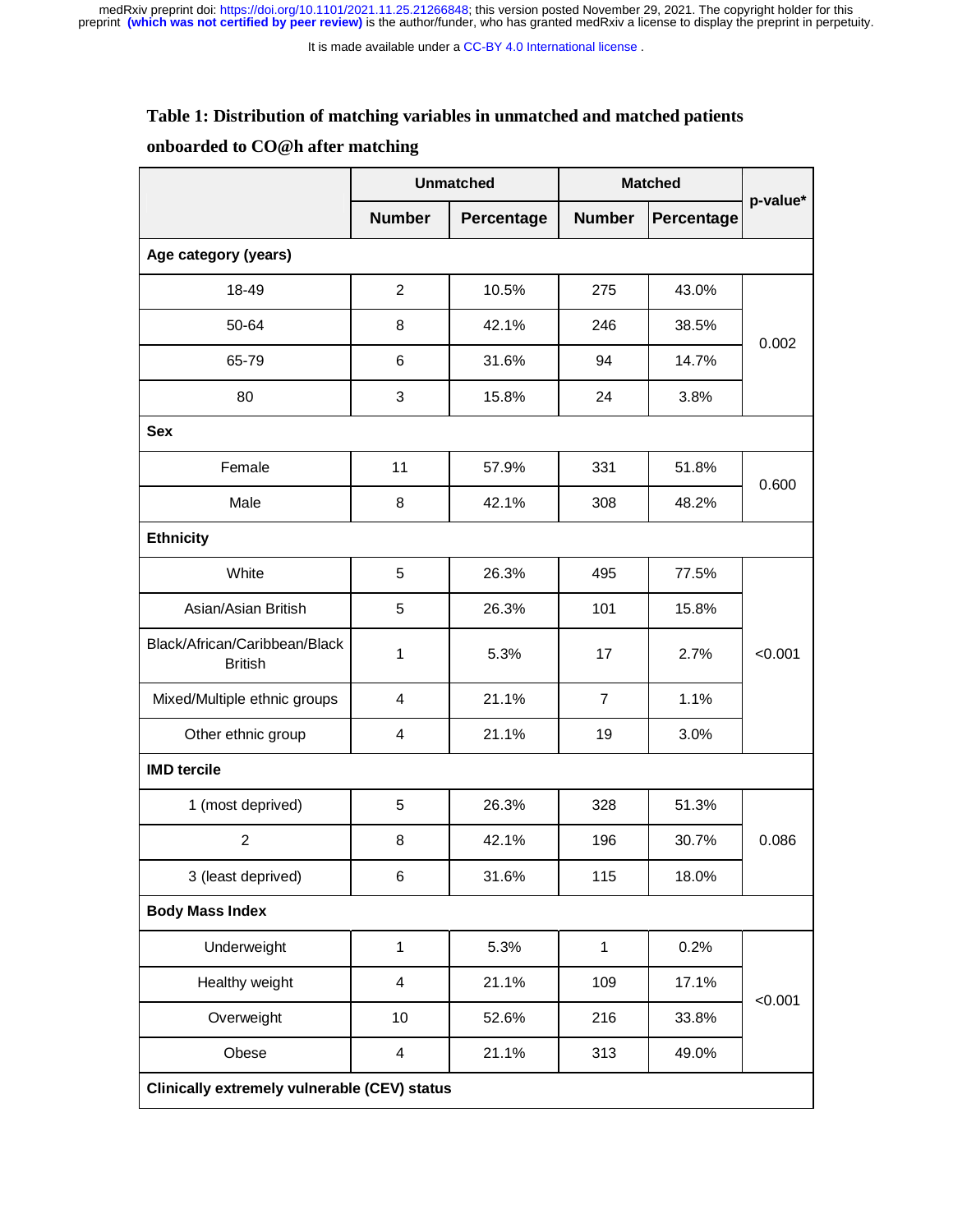It is made available under a CC-BY 4.0 International license.

| Not CEV                                                       | 11             | 57.9% | 533 | 83.4% | 0.004 |  |
|---------------------------------------------------------------|----------------|-------|-----|-------|-------|--|
| <b>CEV</b>                                                    | 8              | 42.1% | 106 | 16.6% |       |  |
| Month of covid-19 test                                        |                |       |     |       |       |  |
| September/October                                             | 0              | 0.0%  | 4   | 0.6%  |       |  |
| November                                                      | $\Omega$       | 0.0%  | 5   | 0.8%  |       |  |
| December                                                      | $\mathbf{1}$   | 5.3%  | 30  | 4.7%  |       |  |
| January                                                       | 6              | 31.6% | 360 | 56.3% | 0.054 |  |
| February                                                      | 5              | 26.3% | 167 | 26.1% |       |  |
| March                                                         | 5              | 26.3% | 56  | 8.8%  |       |  |
| April/May                                                     | $\overline{2}$ | 10.5% | 17  | 2.7%  |       |  |
| Days from ED attendance to covid-19 test                      |                |       |     |       |       |  |
| -3 to -1 days                                                 | $\overline{2}$ | 10.5% | 27  | 4.2%  |       |  |
| 0 to 4 days                                                   | 9              | 47.4% | 302 | 47.3% | 0.403 |  |
| 5 to 10 days                                                  | 8              | 42.1% | 310 | 48.5% |       |  |
| <b>Outcome measures:</b>                                      |                |       |     |       |       |  |
| Deaths within 28 days                                         | $\mathbf{1}$   | 5.3%  | 9   | 1.4%  | 0.176 |  |
| Patients with at least one<br>ED attendance within 28<br>days | 3              | 15.8% | 192 | 30.0% | 0.18  |  |
| Patients with at least one<br>admission within 28 days        | 3              | 15.8% | 152 | 23.8% | 0.418 |  |
| <b>Critical care use of those</b><br>admitted                 | $\mathbf 0$    | 0.0%  | 9   | 1.4%  | 0.664 |  |
| <b>Total</b>                                                  | 19             |       | 639 |       |       |  |

\*p-value from Chi-squared test

The odds of each binary outcome in those onboarded was compared to those not onboarded using logistic regression and negative binomial models were used for length of stay (Table 2). Patients onboarded had significantly lower odds of 28-day mortality (OR 0.48, 95% CI: 0.25- 0.93; p=0.03) compared to those not onboarded. In contrast, those onboarded had a significant increase in the odds of any A&E attendance or hospital admission (OR 1.37, p<0.001 and OR 1.59, p<0.001, respectively). Among those admitted to hospital, patients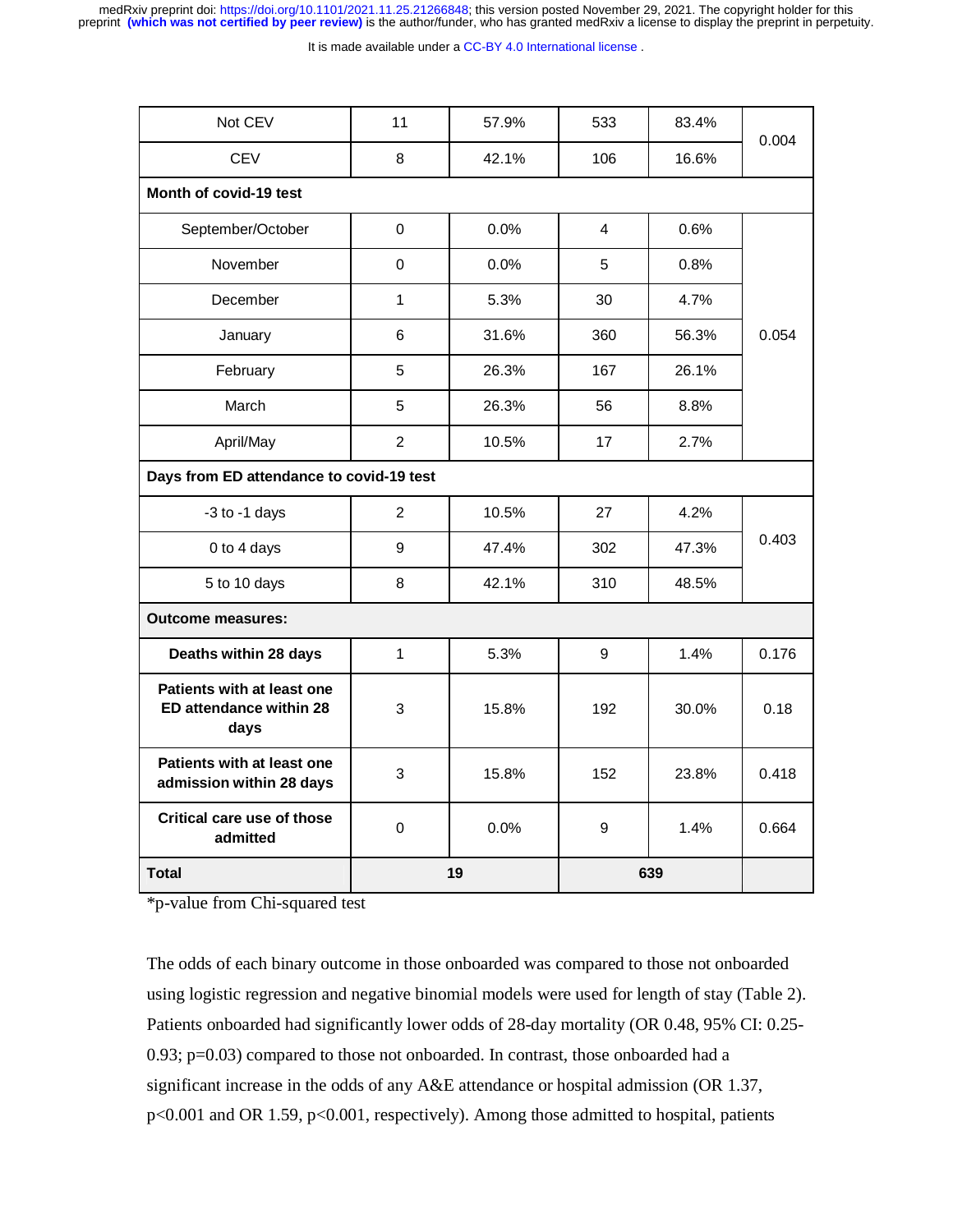It is made available under a CC-BY 4.0 International license.

previously onboarded had 0.47 times lower odds of receiving critical care (95% CI: 0.24- 0.93, p=0.030). Of admitted patients, there was no significant difference in total length of stay from negative binomial regression models.

| <b>Outcome</b>                             | <b>Odds</b><br>ratio | <b>Standard</b><br>error | p-<br>value | 95% confidence<br>interval |              | <b>Denominator</b> |
|--------------------------------------------|----------------------|--------------------------|-------------|----------------------------|--------------|--------------------|
|                                            |                      |                          |             | Lower                      | <b>Upper</b> |                    |
| 28-day mortality                           | 0.48                 | 0.16                     | 0.030       | 0.25                       | 0.93         | 15,621             |
| Any A&E attendance within<br>28 days       | 1.37                 | 0.12                     | < 0.001     | 1.16                       | 1.63         | 15,621             |
| Any hospital admission within<br>28 days   | 1.59                 | 0.15                     | < 0.001     | 1.32                       | 1.91         | 15,621             |
| Any critical care use of those<br>admitted | 0.47                 | 0.16                     | 0.030       | 0.24                       | 0.93         | 2,272              |
|                                            | $IRR*$               | <b>Standard</b><br>error | p-<br>value | Lower                      | <b>Upper</b> | <b>Denominator</b> |
| Length of stay (LOS) of those<br>admitted  | 0.931                | 0.077                    | 0.384       | 0.791                      | 1.094        | 2,135              |

**Table 2: Effect estimates associated with onboarding for each study outcome** 

\*IRR = Incidence Rate Ratio

## **Sensitivity analyses**

A doubly robust model adjusted for all matching variables, in addition to the remaining patient level covariates that were not used in matching. The distributions of the remaining patient-level covariates were similar in the treated group and controls for the unmatched variables (Appendix A, Table A1). Effect sizes for the conditional odds ratios were slightly larger compared to those in the primary analysis, indicating a small degree of residual confounding in the unadjusted model, but these changes did not affect the inferences of the primary model (Table 3).

A second sensitivity analysis used a covariate adjusted model, without matching, to assess the robustness of inferences to the matching algorithm. This model used the full sample of 56,793 without applying matching weights and adjusted for all patient-level covariates (Table 4). Estimates of the conditional effect sizes were similar for all outcomes when compared to the primary model.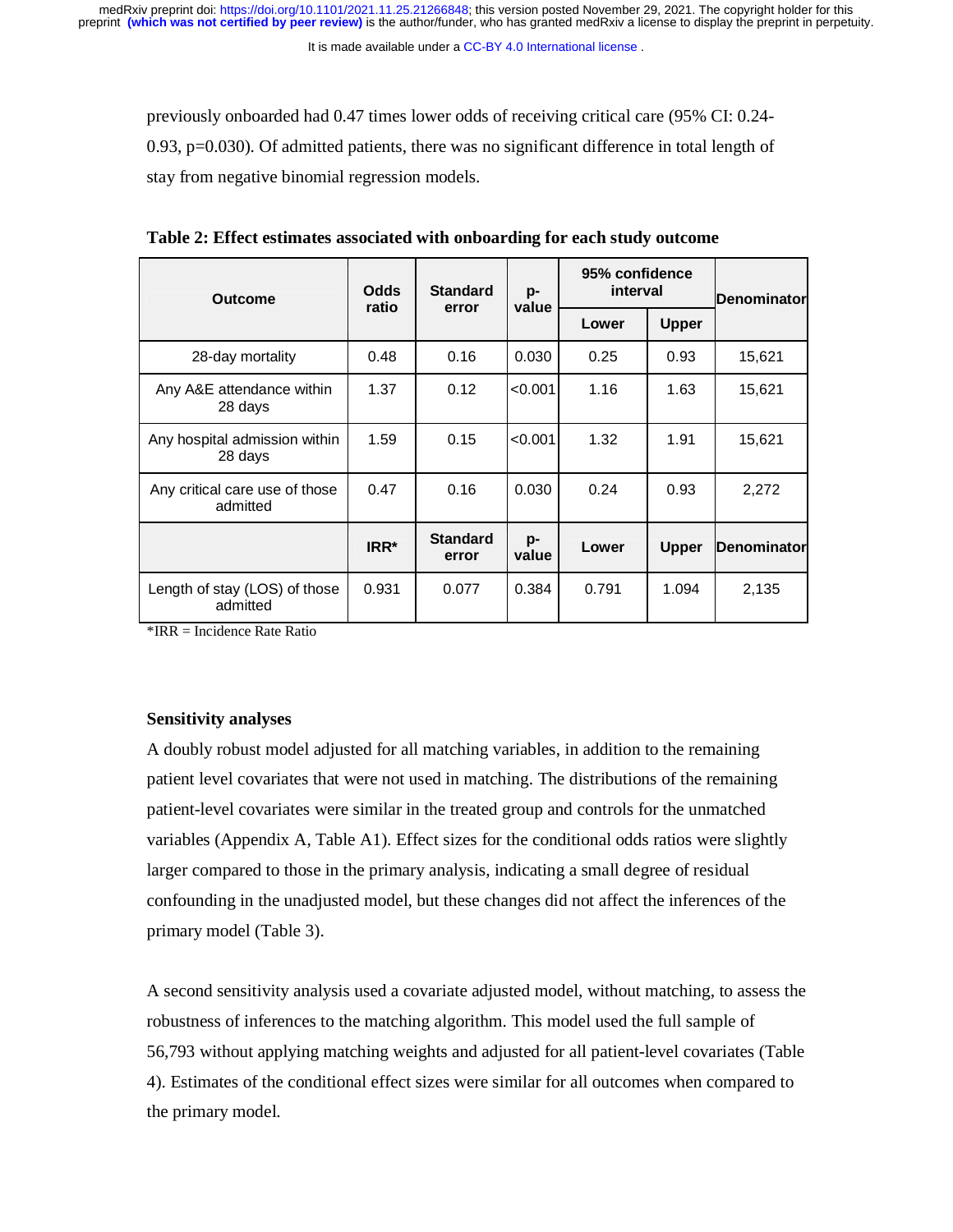It is made available under a CC-BY 4.0 International license.

# **Table 3: Effect estimates associated with onboarding to CO@h for each study outcome,**

|  |  |  |  | adjusted for patient level covariates |
|--|--|--|--|---------------------------------------|
|--|--|--|--|---------------------------------------|

| <b>Outcome</b>                             | <b>Adjusted odds</b><br>ratio | <b>Standard</b><br>error | p-<br>value | 95% confidence<br>interval |              | Denominator                        |
|--------------------------------------------|-------------------------------|--------------------------|-------------|----------------------------|--------------|------------------------------------|
|                                            |                               |                          |             | Lower                      | <b>Upper</b> |                                    |
| 28-day mortality                           | 0.43                          | 0.16                     | 0.025       | 0.20                       | 0.90         | $15.327$ <sup><math>*</math></sup> |
| Any A&E attendance<br>within 28 days       | 1.41                          | 0.13                     | < 0.001     | 1.18                       | 1.69         | 15,621                             |
| Any hospital admission<br>within 28 days   | 1.67                          | 0.17                     | < 0.001     | 1.38                       | 2.03         | 15,621                             |
| Any level 2/3 care of<br>those admitted    | 0.43                          | 0.15                     | 0.019       | 0.21                       | 0.87         | $2,249^{\$}$                       |
|                                            | <b>Adjusted</b><br>IRR*       | <b>Standard</b><br>error | p-<br>value | Lower                      | <b>Upper</b> | <b>Denominator</b>                 |
| Length of stay (days) of<br>those admitted | 0.989                         | 0.078                    | 0.884       | 0.85                       | 1.15         | 2,135                              |

\*IRR = Incidence Rate Ratio

&No deaths in November/April/May or mixed/multiple ethnic groups

\$ No critical care use of those admitted in April/May or mixed/multiple ethnic groups or underweight group

| Table 4: Effect estimates associated with onboarding to CO@h for each study outcome |
|-------------------------------------------------------------------------------------|
| from covariate adjusted models                                                      |

| <b>Outcome</b>                             | <b>Adjusted odds</b><br>ratio       | <b>Standard</b><br>error | p-<br>value | 95% confidence<br>interval |              | Denominator |
|--------------------------------------------|-------------------------------------|--------------------------|-------------|----------------------------|--------------|-------------|
|                                            |                                     |                          |             | Lower                      | <b>Upper</b> |             |
| 28-day mortality                           | 0.48                                | 0.16                     | 0.033       | 0.25                       | 0.94         | 56,793      |
| Any A&E attendance<br>within 28 days       | 1.30                                | 0.12                     | 0.003       | 1.09                       | 1.54         | 56,793      |
| Any hospital admission<br>within 28 days   | 1.57                                | 0.15                     | < 0.001     | 1.30                       | 1.91         | 56,793      |
| Any level 2/3 care of<br>those admitted    | 0.50                                | 0.18                     | 0.050       | 0.25                       | 1.00         | 9,185       |
|                                            | <b>Adjusted</b><br>IRR <sup>*</sup> | <b>Standard</b><br>error | p-<br>value | Lower                      | <b>Upper</b> | Denominator |
| Length of stay (days) of<br>those admitted | 0.983                               | 0.080                    | 0.838       | 0.84                       | 1.15         | 8,300       |

 $*IRR = Inc$  dence Rate Ratio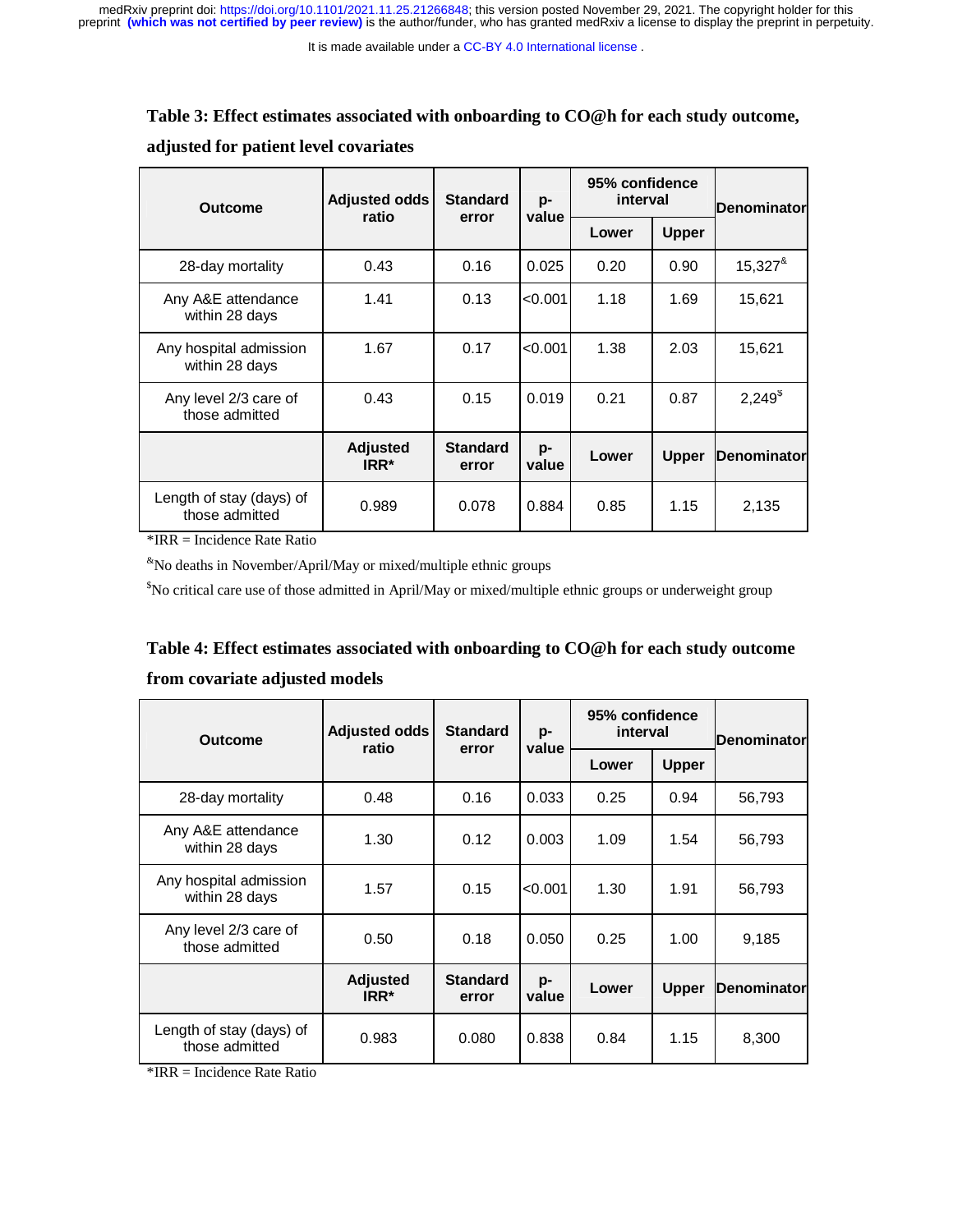It is made available under a [CC-BY 4.0 International license](http://creativecommons.org/licenses/by/4.0/) .

#### **Discussion**

In a retrospective matched cohort study of patients with a positive covid-19 test assessed in A&E departments, those onboarded onto the CO@h programme had 52% lower odds of mortality within 28 days (OR: 0.48; 95% CI: 0.25-0.93, p=0.030) than those not onboarded. Those onboarded who were subsequently admitted also had lower odds of critical care use compared to those admitted who were not on the programme. In contrast, onboarding was associated with a significant increase in the odds of any subsequent A&E attendance (OR 1.37, p<0.001) or any emergency admission (OR 1.59, p<0.001) within 28 days.

Our findings support the aims of the CO@h programme which intends to enable early detection of hypoxia, and more timely clinical assessment and hospital admission, with resulting benefits for critical care admission and mortality. The magnitude of increase in emergency admissions was larger than that for subsequent A&E attendances, suggesting that presentations at A&E were clinically indicated and the programme did not create a burden of inappropriate demand. The results also highlight that the programme should not be viewed as a pathway to prevent hospital admission, but a pathway to support appropriate escalation and decision-making for assessment or admission.

There is limited pre-existing evidence for the effectiveness of pulse oximetry in health outcomes in patients with covid-19. A previous evaluation of the covid-19 pulse oximetry pilot programme in four sites in England found that none of those under 65 years and without long-term conditions died during the study, suggesting there were no safety concerns in lower risk patients, but without a control group to compare differences in clinical outcomes.[11] A recent systematic review identified thirteen studies of pulse oximetry monitoring in covid-19, but only two studies included control groups and only one of these compared health outcomes (Alboksmaty, A *et al.* Effectiveness and safety of pulse oximetry in remote home monitoring of COVID-19 patients: a systematic review. Unpublished, under review at The Lancet Digital Health). Gordon *et al* found lower odds of A&E presentation or readmission in patients discharged from hospital with remote monitoring, compared to those not enrolled.[21] However, the population discharged from hospital, analogous to the 'virtual wards' programme in England, is likely to be a very different patient group to those considered for community enrolment through the CO@h programme. A study of a telemonitoring service in Spain reported lower hospitalisations and mortality in those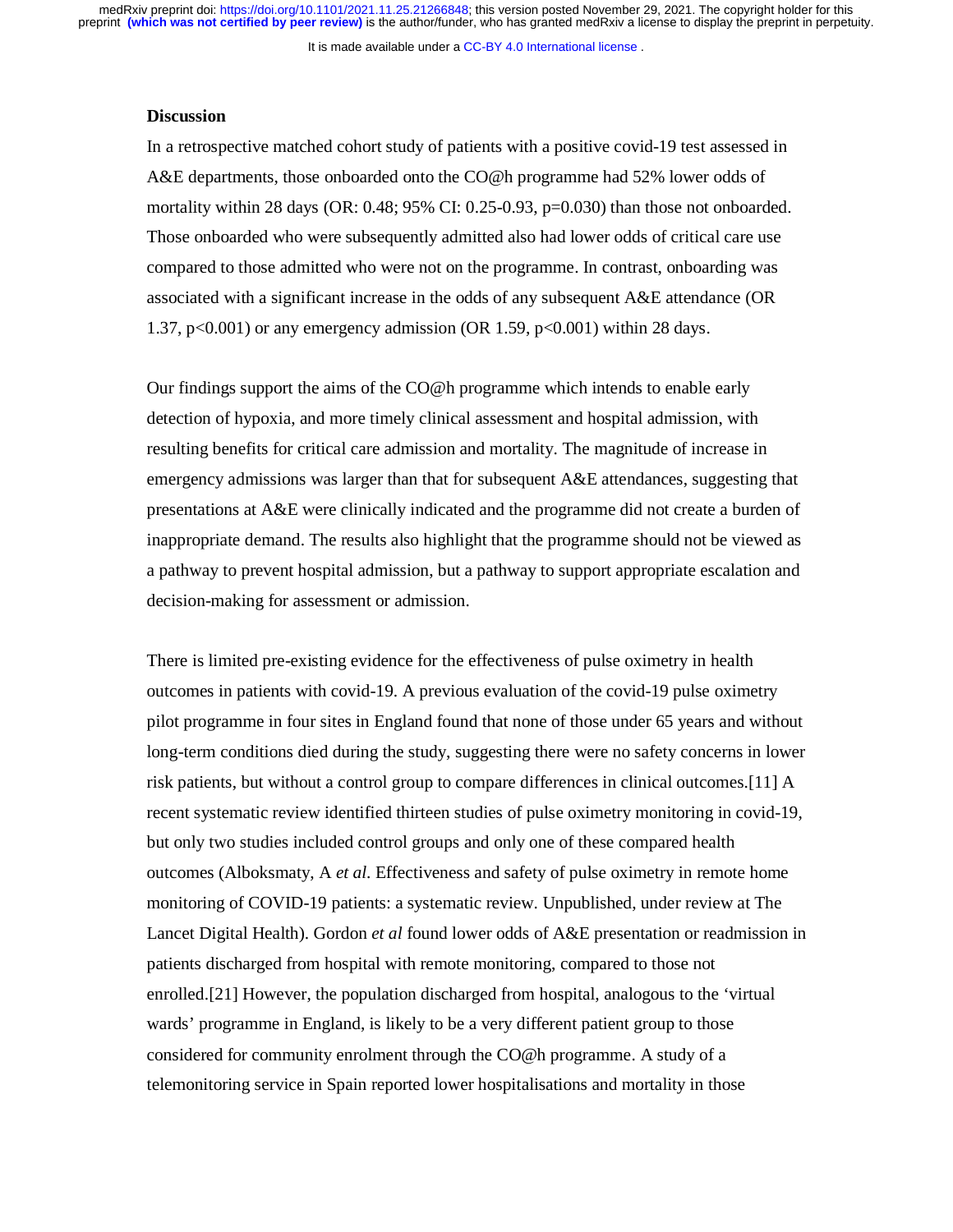It is made available under a CC-BY 4.0 International license.

enrolled compared to the regional population, however, did not adjust for case-mix in the control population.[22]

In a second study of the CO@h programme by the same authors, analysing clinical outcomes at a population level, there was no effect on mortality and small increases in A&E attendances and hospital admissions following implementation of the CO@h programme.[23] This study found only 2.5% of eligible people nationally were enrolled, which although likely an underestimate, will dilute the effect of the programme at a population level. Taken together, these findings suggest that while the CO@h programme may promote timely detection of deterioration and escalation of care in those enrolled, the programme could not be provided at a wide enough scale to benefit the whole population as anticipated. Furthermore, none of the findings from either study indicate the programme causes harm, suggesting the programme is safe.

Further research is needed to identify other potential benefits and risks of the programme beyond clinical effectiveness and safety, including user experience of both patients and healthcare staff and the cost effectiveness of the programme. There is also a need to understand equity of the programme, both in terms of access to the programme and whether outcomes vary between different groups of people, which may allow for more effective targeting of the service.

## **Strengths and limitations**

A strength of this study is the use of data on those onboarded to the CO@h programme, as well as comprehensive data on all people resident in England with a positive covid-19 test, allowing matching of people onboarded to controls who would have been eligible for the programme but were not onboarded. Use of linked primary and secondary care data allowed the analysis to match using underlying patient risk factors, as well as month of test, to account for variation in outcomes over time[24] and days from test to A&E attendance, to account for differences in the course of disease over time. However, date of symptom onset was not available, so we were unable to account for confounding by time from symptoms to test. Matching criteria were determined *a priori* and use of different matching variables might impact on the findings. However, in two sensitivity analyses with different model specifications, inferences were the same as the primary model.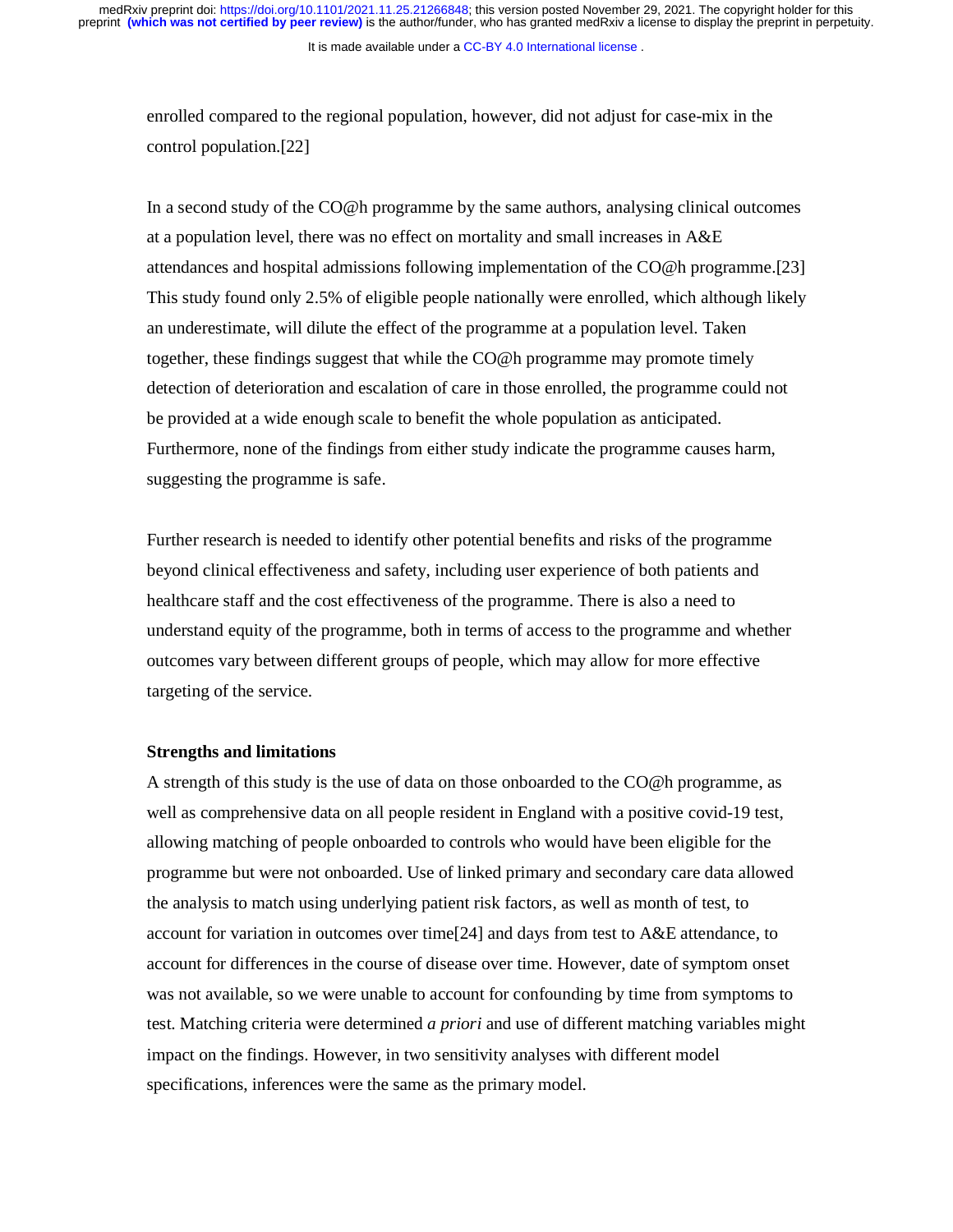It is made available under a [CC-BY 4.0 International license](http://creativecommons.org/licenses/by/4.0/) .

It is likely that there remains some residual confounding by disease severity. Decisions by clinicians in A&E on whether to admit or onboard patients will be influenced by disease severity at the time of presentation, and if there were systematic differences in severity in those onboarded compared to those not onboarded, the findings of our study will be biased. However, we believe there are two arguments that indicate it is unlikely that those onboarded had less severe disease than those not onboarded, and if anything, those onboarded are more likely to have had more severe disease. Firstly, if those onboarded had systematically lower severity, in the absence of any programme effect, we would expect admissions and mortality to reduce in parallel, rather than the divergent pattern seen in the results. Secondly, in the context of clinical assessment in A&E of whether to admit a patient, reassurance provided by a remote monitoring pathway may lower the threshold for A&E discharge, leading to the inclusion of a higher severity group in those onboarded. However, additional biases in patient selection may impact on the similarity of the two groups, such as through selection of those with greater digital literacy or exclusion of those who were already monitoring their oxygen saturations using personally purchased oximeters.

The findings of this study apply to the subset of people with covid-19 who were reviewed in A&E but did not require immediate admission, and who did not die within one day of A&E attendance. As a result, the findings may not be generalisable to the wider population eligible for the programme, for example, those presenting to primary care, or at an earlier or later stage of disease. The outcome estimates also exclude those with the most severe disease, who were admitted or died within 24 hours of A&E attendance and so may not be comparable to estimates from other studies.

The CO@h programme is not a homogenous programme, with variation in the type of model implemented, and it is unlikely that a single effect estimate will be representative across all sites.[25] Clinical decision-making with regards to onboarding will also be specific to both A&E department and CO@h site, particularly given the emphasis on clinical judgment to determine eligibility.[9] Given the small number of onboarded patients in our study, data was insufficient to match on A&E department, or to examine outcome measures within single sites. There may also be groups of patients for whom the programme is more suitable, and concern that pulse oximetry is more likely to be falsely reassuring in people with black or brown skin,[8] however, due to the small sample size, subgroup analyses were outside the scope of the study.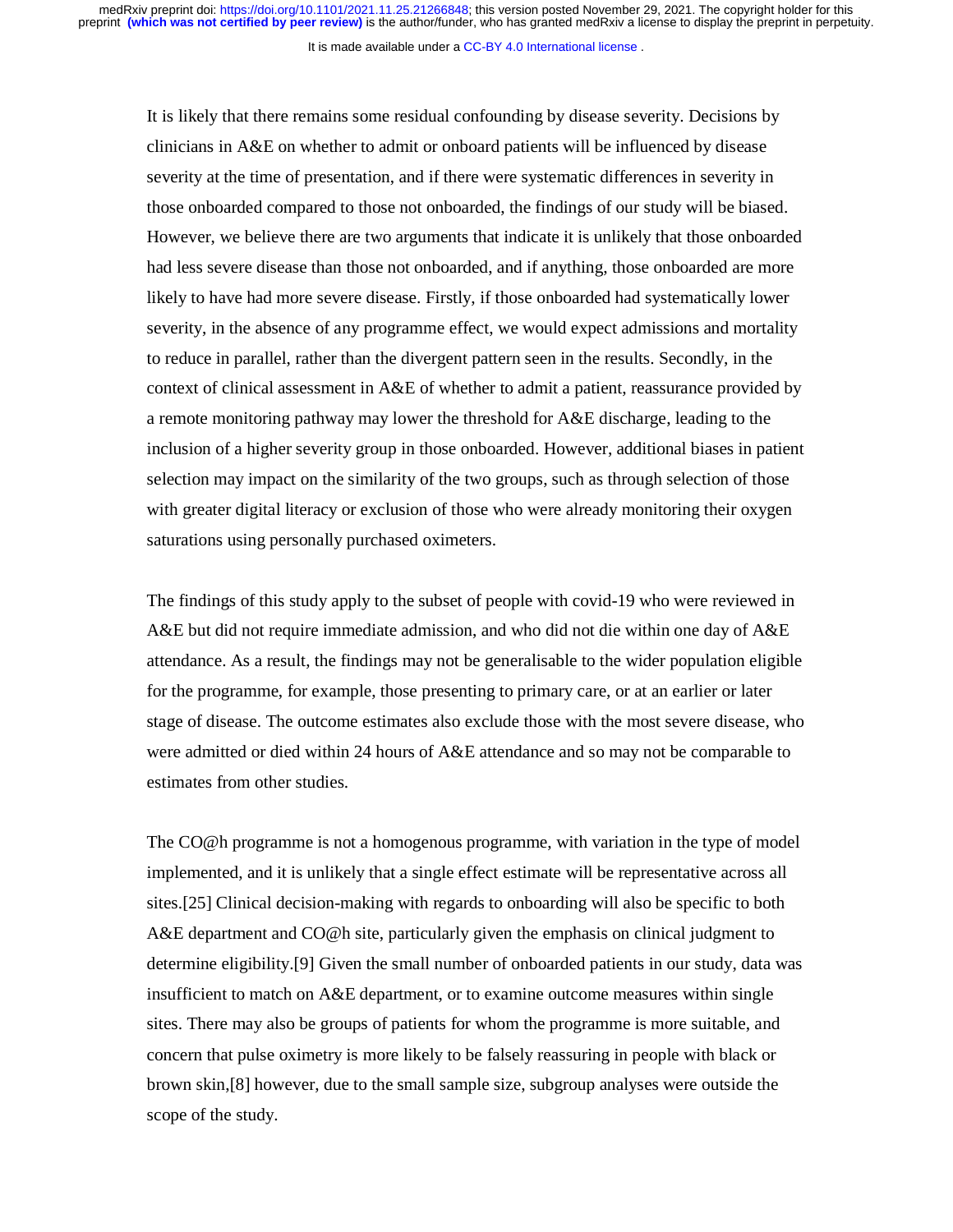It is made available under a [CC-BY 4.0 International license](http://creativecommons.org/licenses/by/4.0/) .

#### **Conclusion**

The CO@h programme, implemented in England from November 2020, sought to enable early recognition and intervention for people with covid-19-induced hypoxia. The results of this study support the aims of the programme in the subset of patients assessed in A&E and found that those enrolled had significantly lower odds of mortality and requirement for critical care admission within 28 days, and higher odds of subsequent A&E attendance and emergency hospital admission compared to those not enrolled, suggesting early recognition of hypoxia and appropriate escalation of care. These findings indicate that for individual patients, pulse oximetry remote monitoring may be clinically effective in reducing mortality and the need for critical care admission.

## **Acknowledgements**

The authors would like to thank Hutan Ashrafian, Gianluca Fontana, Saira Ghafur, Melanie Leis and Mahsa Mazidi for their input and support. Data management was provided by the Big Data and Analytical Unit (BDAU) at the Institute of Global Health Innovation (IGHI), Imperial College London. This work was funded by NHS England and supported by the National Institute for Health Research (NIHR) Imperial Patient Safety Translation Research Centre. Infrastructure support was provided by the NIHR Imperial Biomedical Research Centre (BRC). JC acknowledges support from the Wellcome Trust (215938/Z/19/Z). The study funder(s) did not play a role in study design; in the collection, analysis, and interpretation of data; in the writing of the report; and in the decision to submit the article for publication. In addition, researchers were independent from funders, and all authors had full access to all of the data included in this study and can take responsibility for the integrity of the data and the accuracy of the data analysis.

### **Data availability statement**

The patient level data used in this study are not publicly available but are available to applicants meeting certain criteria through application of a Data Access Request Service (DARS) and approval from the Independent Group Advising on the Release of Data.

#### **Ethics approval**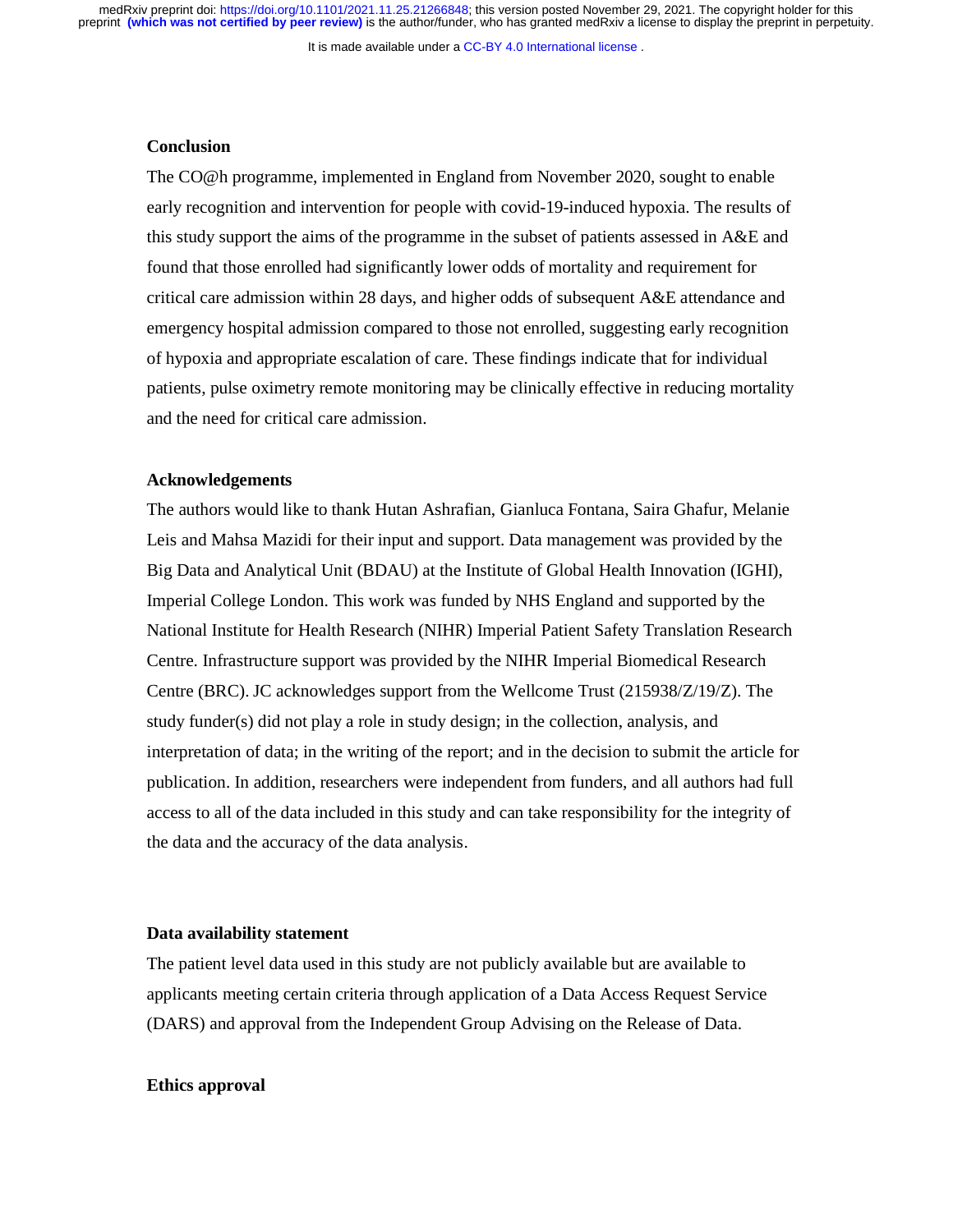It is made available under a CC-BY 4.0 International license.

The work was conducted as a national service evaluation of the CO@h programme, approved by Imperial College Health Trust on 3<sup>rd</sup> December 2020. Data access was approved by the Independent Group Advising on the Release of Data (IGARD; DARS-NIC-421524-R0Y3P) on  $15^{\text{th}}$  April 2021.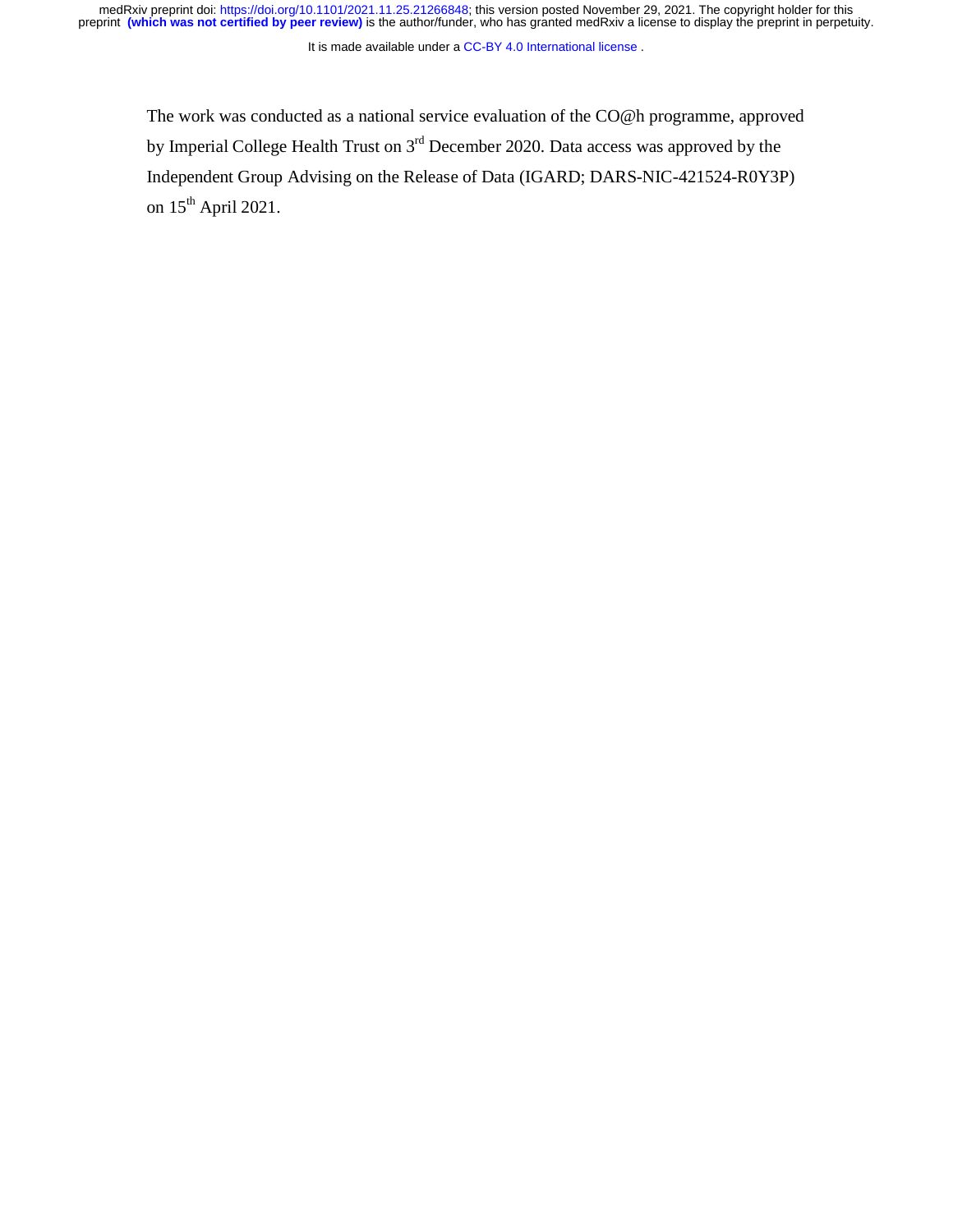It is made available under a [CC-BY 4.0 International license](http://creativecommons.org/licenses/by/4.0/) .

## **References**

- 1 Budd J, Miller BS, Manning EM, *et al.* Digital technologies in the public-health response to COVID-19. *Nat Med* 2020;**26**:1183–92. doi:10.1038/s41591-020-1011-4
- 2 Hutchings R. The impact of Covid-19 on the use of digital technology in the NHS. 2020. https://www.nuffieldtrust.org.uk/files/2020-08/the-impact-of-covid-19-on-theuse-of-digital-technology-in-the-nhs-web-2.pdf
- 3 Peek N, Sujan M, Scott P. Digital health and care in pandemic times: impact of COVID-19. *BMJ Heal \& Care Informatics* 2020;**27**. doi:10.1136/bmjhci-2020- 100166
- 4 Health Education England. The Topol Review. Preparing the healthcare workforce to deliver the digital future: An independent report on behalf of the Secretary of State for Health and Social Care. 2019;:102.https://topol.hee.nhs.uk/wp-content/uploads/HEE-Topol-Review-2019.pdf
- 5 Noah B, Keller MS, Mosadeghi S, *et al.* Impact of remote patient monitoring on clinical outcomes: an updated meta-analysis of randomized controlled trials. *npj Digit Med* 2018;**1**:20172. doi:10.1038/s41746-017-0002-4
- 6 Yadaw AS, Li Y, Bose S, *et al.* Clinical features of COVID-19 mortality: development and validation of a clinical prediction model. *Lancet Digit Heal* 2020;**2**:e516–25. doi:10.1016/S2589-7500(20)30217-X
- 7 Tobin MJ, Laghi F, Jubran A. Why COVID-19 Silent Hypoxemia Is Baffling to Physicians. *Am J Respir Crit Care Med* 2020;**202**:356–60. doi:10.1164/rccm.202006- 2157CP
- 8 Greenhalgh T, Knight M, Inada-Kim M, *et al.* Remote management of covid-19 using home pulse oximetry and virtual ward support. *BMJ* 2021;**372**. doi:10.1136/bmj.n677
- 9 NHS England and Improvement. Novel coronavirus (COVID-19) standard operating procedure: COVID Oximetry @home. 2021;:1– 7.https://www.england.nhs.uk/coronavirus/wpcontent/uploads/sites/52/2020/11/C0817-sop-covid-oximetry-@home-november-2020.pdf
- 10 NHS England and Improvement. COVID virtual wards. 2021.https://www.england.nhs.uk/nhs-at-home/covid-virtual-wards/ (accessed 12 Oct 2021).
- 11 Clarke J, Flott K, Fernandez Crespo R, *et al.* Assessing the safety of home oximetry for COVID-19: a multisite retrospective observational study. *BMJ Open* 2021;**11**.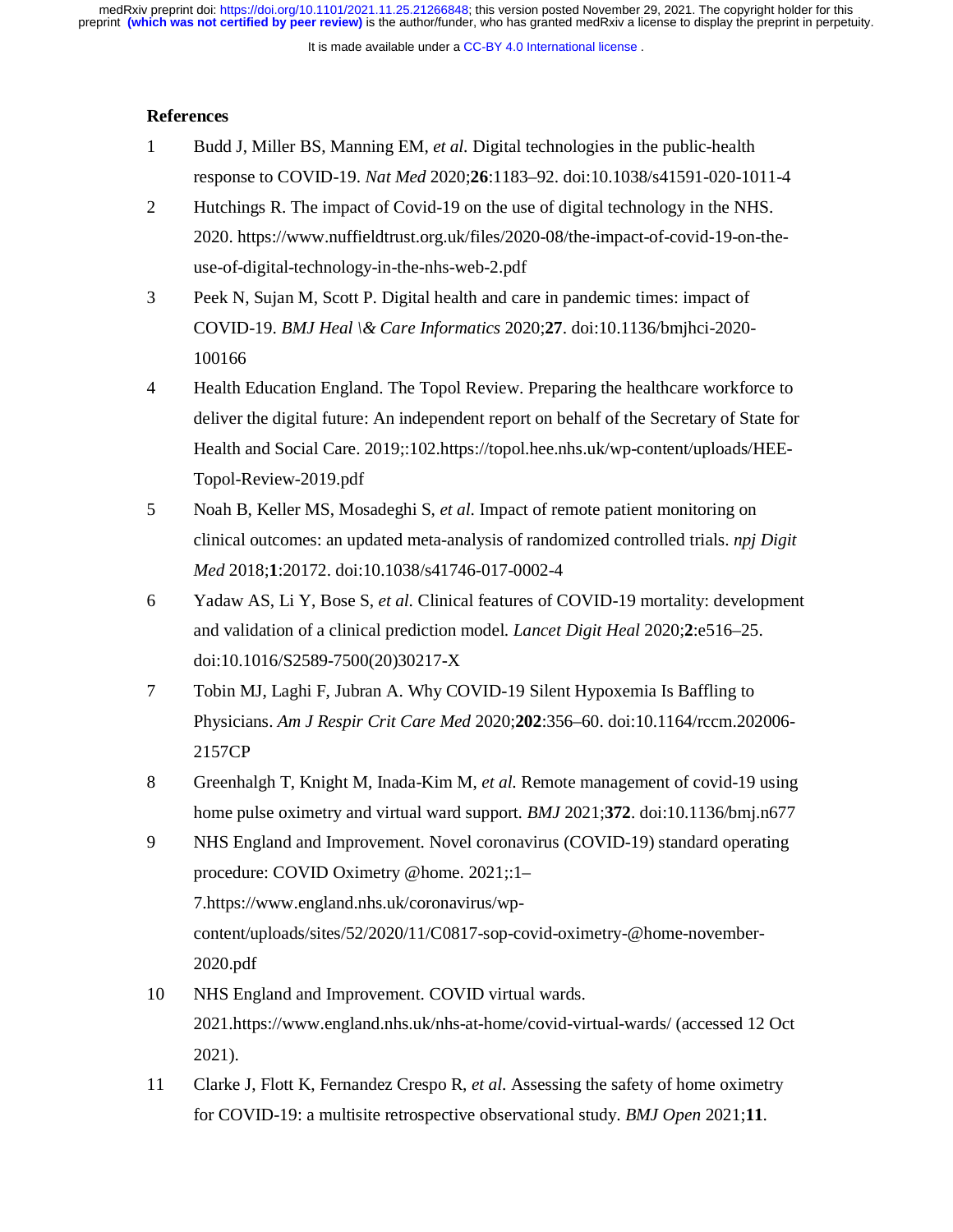It is made available under a [CC-BY 4.0 International license](http://creativecommons.org/licenses/by/4.0/) .

doi:10.1136/bmjopen-2021-049235

- 12 NHS Digital. Strategic Data Collection Service (SDCS). https://digital.nhs.uk/services/strategic-data-collection-service-sdcs (accessed 6 Oct 2021).
- 13 Public Health England. Laboratory reporting to Public Health England: A guide for diagnostic laboratories. 2020.
- 14 Department of Health & Social Care. COVID-19 testing data: methodology note. 2021.https://www.gov.uk/government/publications/coronavirus-covid-19-testing-datamethodology/covid-19-testing-data-methodology-note (accessed 6 Oct 2021).
- 15 NHS Digital. Emergency Care Data Set (ECDS). https://digital.nhs.uk/data-andinformation/data-collections-and-data-sets/data-sets/emergency-care-data-set-ecds (accessed 6 Oct 2021).
- 16 NHS Digital. Hospital Episode Statistics (HES). https://digital.nhs.uk/data-andinformation/data-tools-and-services/data-services/hospital-episode-statistics (accessed 18 Oct 2020).
- 17 NHS Digital. General Practice Extraction Service (GPES) Data for pandemic planning and research: a guide for analysts and users of the data. 2021.https://digital.nhs.uk/coronavirus/gpes-data-for-pandemic-planning-andresearch/guide-for-analysts-and-users-of-the-data (accessed 30 Sep 2021).
- 18 Ministry of Housing, Communities & Local Government. English indices of deprivation 2019. https://www.gov.uk/government/statistics/english-indices-ofdeprivation-2019 (accessed 18 Oct 2020).
- 19 NHS Digital. Shielded Patient List Risk Criteria. 2021.https://digital.nhs.uk/coronavirus/shielded-patient-list/risk-criteria (accessed 22 Sep 2021).
- 20 Blackwell M, Iacus S, King G, *et al.* Cem: Coarsened Exact Matching in Stata. *Stata J* 2009;**9**:524–46. doi:10.1177/1536867X0900900402
- 21 Gordon WJ, Henderson D, DeSharone A, *et al.* Remote Patient Monitoring Program for Hospital Discharged COVID-19 Patients. *Appl Clin Inf* 2020;**11**:792–801.
- 22 Casariego-Vales E, Blanco-López R, Rosón-Calvo B, *et al.* Efficacy of telemedicine and telemonitoring in at-home monitoring of patients with covid-19. *J Clin Med* 2021;**10**. doi:10.3390/jcm10132893
- 23 Beaney T, Clarke J, Alboksmaty A, *et al.* Population level impact of a pulse oximetry remote monitoring programme on mortality and healthcare utilisation in the people